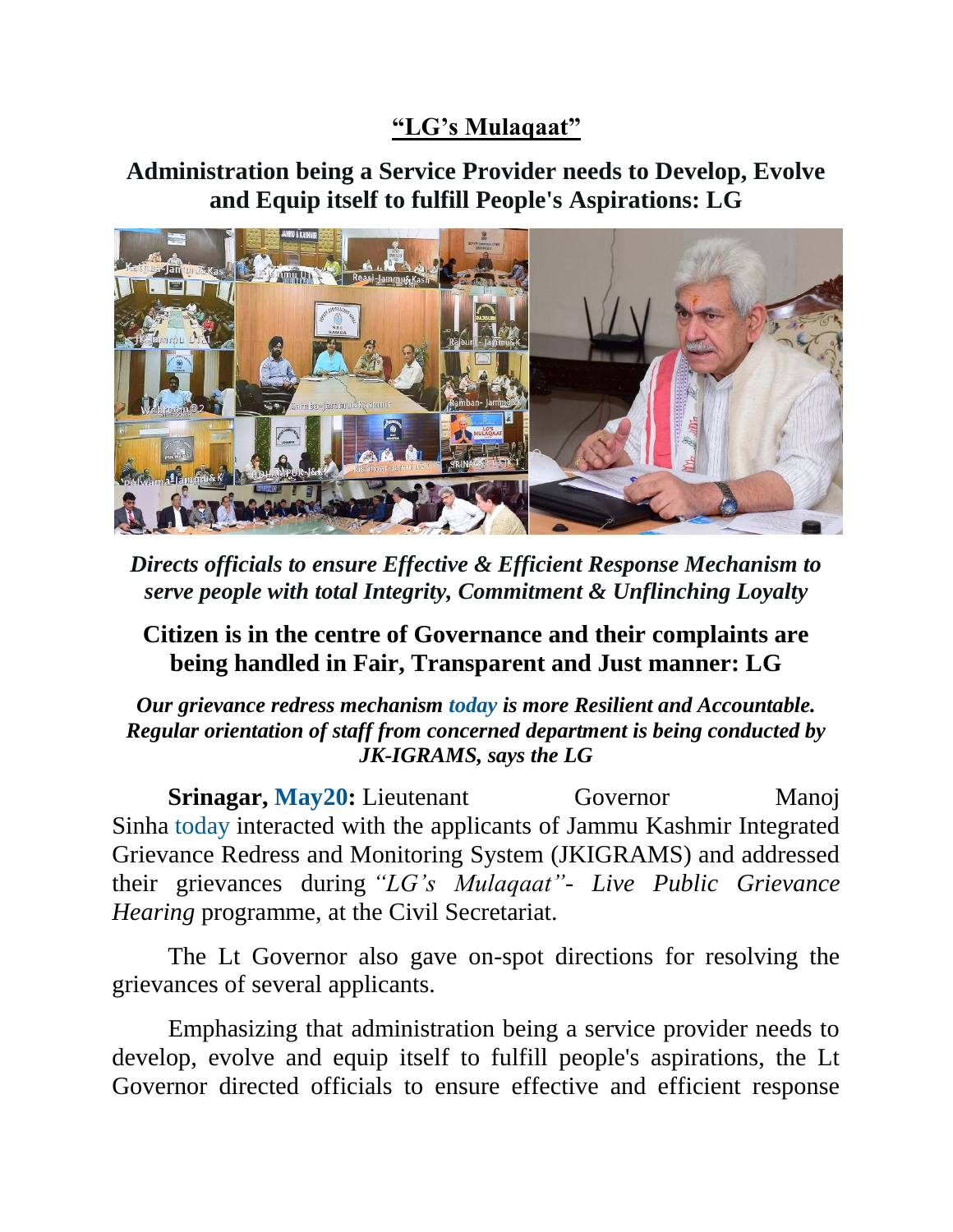mechanism to serve people with total integrity, commitment and unflinching loyalty.

Our grievance redress mechanism today is more resilient and accountable. Citizen is in the centre of governance and their complaints are being handled in fair, transparent and just manner. Regular orientation of staff from concerned department is being conducted by JK-IGRAMS, observed the Lt Governor.

Taking serious note of the delay in issuance of RBA certificate to one Ruqaya Hassan of Ganderbal, the Lt Governor directed Deputy Commissioner, Ganderbal to conduct a probe in the delay.

All Deputy Commissioners were further directed to submit the data regarding breach of predefined timelines under Public Service Guarantee Act while extending various public services and redressing grievances, within a week's time.

While listening to the issue of Sh Farooq Ahmad from Srinagar regarding the lack of playfield in his area, the Lt Governor directed the Deputy Commissioner to explore the possibility of finding a suitable place near the locality as per feasibility.

On the grievance of Sh Girdhai Lal from Panchayat Makwal, Tehsil Ramkot of Kathua regarding the commissioning of a constructed Water Pump House in his area, Deputy Commissioner Kathua apprised the Lt Governor that the same shall be made functional in a time bound manner.

Responding to the grievance of Sh Nizam Din regarding the issuance of ST Certificate, the chair was informed that the certificate has already been issued. The applicant expressed his gratitude to the Lt Governor for receiving a prompt response from the authorities.

In another issue of availing a small business loan from the SC, ST and OBC Corporation, the applicant Sh Suresh Kumar from Reasi informed that the issue was resolved within one month of filing the grievance on JK-IGRAMS.